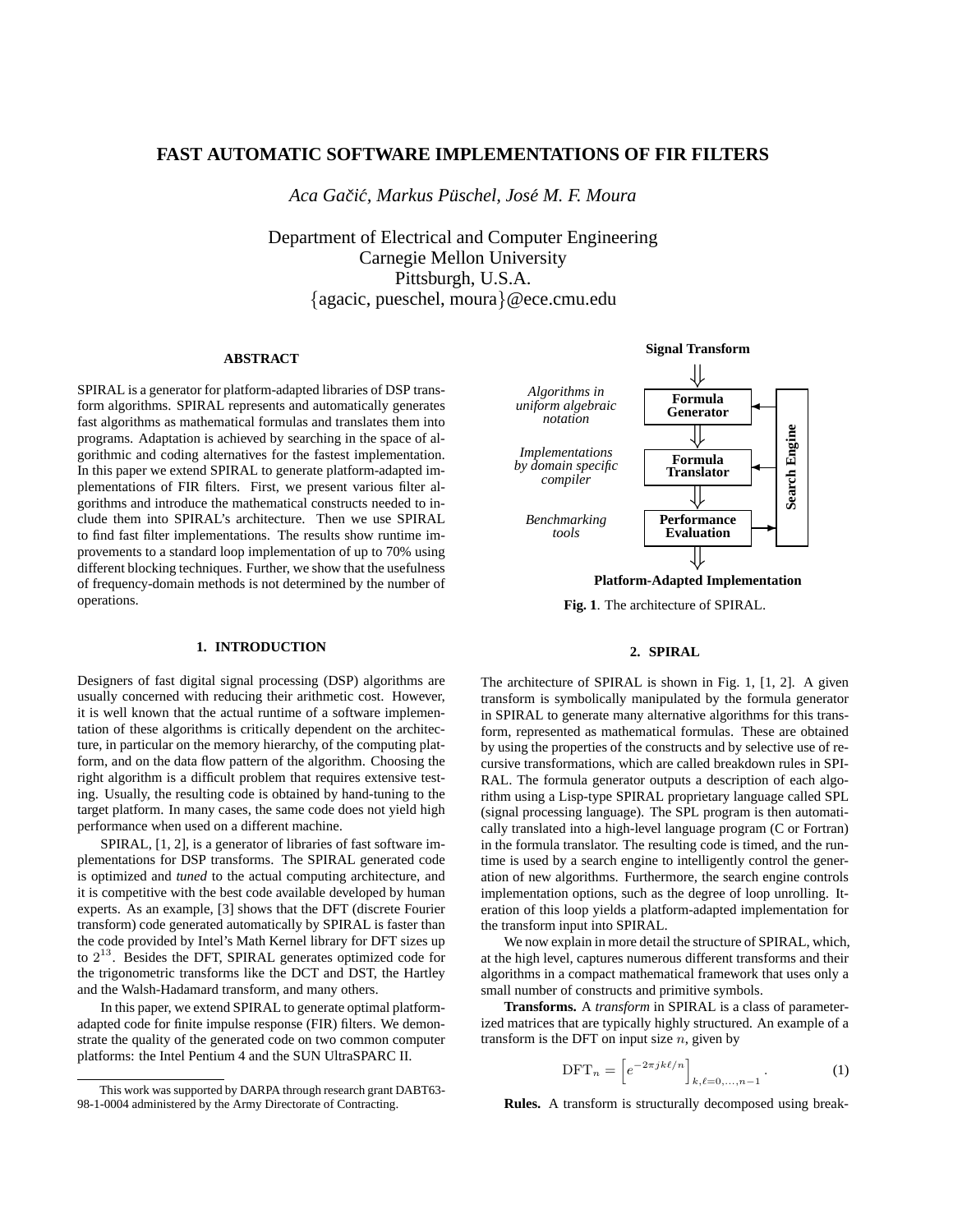down *rules*. Rules are represented by using a set of mathematical constructs and primitives. As an example, the tensor product is a construct often found in rules for DSP transforms.

$$
A \otimes B = [a_{k,\ell} \cdot B], \quad \text{where } A = [a_{k,\ell}].
$$

A well-known example of a rule is the mixed-radix Cooley-Tukey (CT) rule for a DFT of size  $n = pq$ ,

$$
\text{DFT}_n = (\text{DFT}_p \otimes I_q) T_q^n (I_p \otimes \text{DFT}_q) L_p^n, \ n = p \cdot q, \quad (2)
$$

where  $I_n$  is the  $n \times n$  identity matrix,  $T_q^n$  is a diagonal matrix of complex roots of unity, and  $L_p^n$  a stride permutation [4].

**Algorithms.** An *algorithm* is obtained by recursive application of applicable rules until a base case is reached (i.e., no further rules can be applied). For example, if  $n$  is a 2-power and only (2) is used, then the base case is  $DFT_2$ ; one possible algorithm generated this way is the radix-2 decimation-in-time (DIT) algorithm [4], for  $n = 8$  given by

$$
DFT_8 = (DFT_2 \otimes I_4) T_4^8
$$
  

$$
((DFT_2 \otimes I_2) T_2^4 (I_2 \otimes DFT_2) L_4^2) L_8^2.
$$
 (3)

The number of algorithms for each transform is very large and depends on the transform size and the number of available rules. The rule framework makes algorithm generation fast and efficient [2]. SPIRAL uses this set of different algorithms as a search space to find a platform-adapted implementation. Since SPIRAL uses high-level descriptions of the algorithms for DSP transforms, it is easily extended with new transforms and new rules.

This paper extends SPIRAL to automatically generate fast implementations for FIR filters. Filtering is interpreted as matrixvector multiplication, so that FIR filtering becomes a matrix transform. Then, we represent fast algorithms as breakdown rules and construct the algorithm space. We start by introducing the set of necessary mathematical constructs and transforms.

### **3. TRANSFORMS AND CONSTRUCTS**

**FIR filter.** A k-tap *FIR filter* is usually represented as the *linear convolution*

$$
y_m = \sum_{i=0}^{k-1} h_i x_{m-i},
$$
 (4)

where  $\mathbf{h} = [h_0 \ h_1 \dots h_{k-1}]$  are the filter coefficients.

For input size  $n$ , (4) can be represented as a matrix-vector product  $y = F_n(h)x$ , where  $F_n(h)$  is a rectangular  $(n+k-1)\times n$ matrix, which we call *FIR filter transform*,

$$
F_n(\mathbf{h}) = \begin{bmatrix} h_0 & & & & & & \\ h_1 & h_0 & & & & & \\ h_2 & h_1 & h_0 & & & & \\ \vdots & \vdots & \vdots & \ddots & \vdots & & \\ h_{k-1} & & & & & h_0 & \\ & & & & & & h_0 & \\ & & & & & & & \vdots \\ & & & & & & & \vdots \\ & & & & & & & & h_{k-1} \end{bmatrix} . \tag{5}
$$

We call  $k$  the filter length, and  $n$  the filter size. Our goal is to generate fast implementations of  $F_n(\mathbf{h})$ .

**Circulant.** The cyclic convolution on  $n$  points is given by

$$
y_m = \sum_{i=0}^{n-1} a_i x_{(m-i) \bmod n}.
$$
 (6)

In matrix representation, the cyclic convolution is given by the *circulant transform*

$$
C(\mathbf{a}) = [a_{(i-j) \bmod n}]_{i,j=0,...,n-1},
$$
\n(7)

where  $\mathbf{a} = [a_0 \ a_1 \dots a_{n-1}]$  are the convolution coefficients.

**Toeplitz.** The *Toeplitz transform* has the form

$$
T(\mathbf{b}) = [b_{i-j}]_{i,j=0,...,n-1} . \tag{8}
$$

where the vector  $\mathbf{b} = \begin{bmatrix} b_{-(n-1)} & b_0 & \cdots & b_{n-1} \end{bmatrix}$  contains the defining entries from the first column  $[b_0, \ldots, b_{-(n-1)}]^T$ , and the first row  $[b_0, \ldots, b_{n-1}].$ 

**Direct Sum.** The direct sum of two matrices A and B is defined as

$$
A \oplus B = \begin{bmatrix} A \\ B \end{bmatrix}.
$$
 (9)

**Overlapped Direct Sum.** We define the *row overlapped direct sum* and the *column overlapped direct sum* of matrices A and B as, respectively,



where the parameter  $k$  provides the number of overlapping columns or rows, respectively. In particular,  $A \oplus_0 B = A \oplus^0 B = A \oplus B$ .

**Overlapped Tensor Product.** We define the *column overlapped tensor product* through the column overlapped direct sum:

$$
I_s \otimes^k A = \underbrace{A \oplus^k A \oplus^k \cdots \oplus^k A}_{s \text{-fold}}, \quad \text{or} \quad (10)
$$

$$
I_s \otimes^k A = \begin{bmatrix} A & & & \\ & A & & \\ & & A & \\ & & & \ddots \\ & & & & A \end{bmatrix}, \qquad (11)
$$

The *row overlapped* tensor product  $I_s \otimes_k A$  is defined analogously.

#### **4. BREAKDOWN RULES AND ALGORITHMS**

Using the constructs defined in Section 3, we represent the filter (5) in the concise form

$$
F_n(\mathbf{h}) = \mathbf{I}_n \otimes^{k-1} \mathbf{h}^{\mathrm{T}},\tag{12}
$$

where  $k$  is the filter length. Interpreted as an algorithm,  $(12)$  computes  $F_n(\mathbf{h})$  column by column, using  $k-1$  additional additions (the column overlap) in each step. This algorithm is a special case of the overlap-add (OA) rule [5], which in our notation becomes

$$
F_n(\mathbf{h}) = I_{n/b} \otimes^{k-1} F_b(\mathbf{h}), \quad b|n. \tag{13}
$$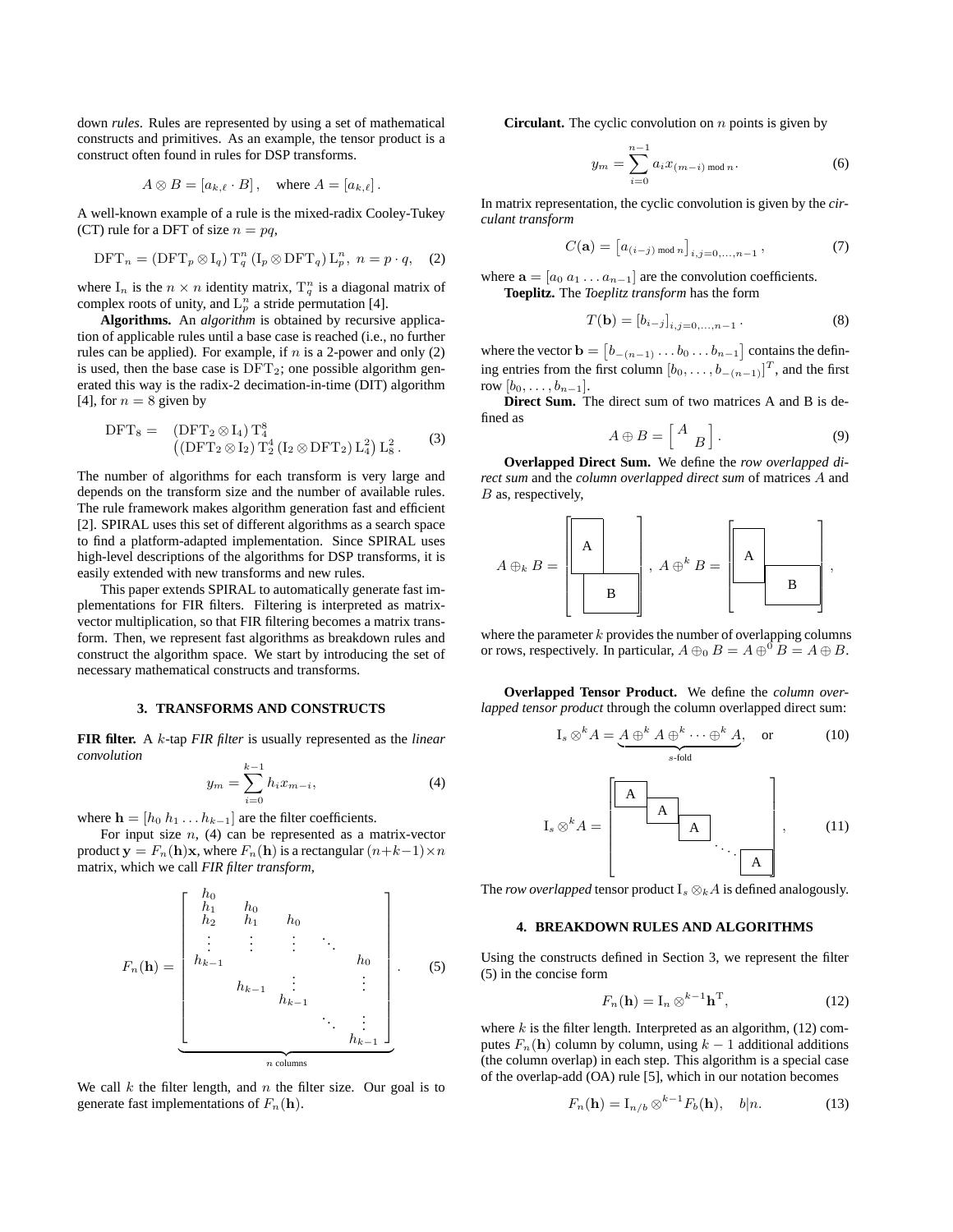The OA rule divides a filter transform of size  $n$  into smaller filter transforms of size b that operate on independent segments of the input data (input locality). The dual version of the OA rule is the overlap-save (OS) rule [5], which computes the filter transform as

$$
F_n(\mathbf{h}) = T(\mathbf{h}_L) \oplus_{k-1} (I_{m/b} \otimes_{k-1} F_b^T(\mathbf{h})) \oplus_{k-1} T(\mathbf{h}_R), \tag{14}
$$

where  $m = n - k + 1$ . The Toeplitz matrices  $T(\mathbf{h}_L)$  and  $T(\mathbf{h}_R)$ represent, respectively, the upper left and lower right  $k \times k$  triangle in (5). The remaining middle part is a transposed filter that is again computed in blocks that produce independent segments of the output vector (output locality).

As a compromise between the input and the output locality of the previous two rules, we introduce the *blocking rule*, used in [6] for arbitrary sparse matrices. It divides the filter matrix (5) into square blocks with Toeplitz structure:

$$
F_n^T(\mathbf{h}) = \mathbf{I}_{n/b} \otimes_v \bigoplus_{i=1}^{\lceil k/b \rceil} T(\mathbf{h}_i)
$$
 (15)

where b is the square block size,  $v = (\lceil k/b \rceil - 1)b$  is the overlap, and  $h_i$  are segments of h overlapped on  $b-1$  points. A similar rule can be applied to the occurring Toeplitz matrices, thus enabling multiple levels of blocking.

All of the above rules decompose the filter transform in the time domain and lead to algorithms with the same arithmetic cost as a computation by definition (4). The difference is in the order of computation, which has a significant impact on runtimes as we show later.

It is well known that filtering can be performed in the frequency domain using the DFT, based on the fact that the DFT diagonalizes the circulant matrix (7). To apply this algorithm to a filter, we first extend (5) to a circulant matrix (7) by appending  $k-1$  columns. Formally,

$$
F_n(\mathbf{h}) = C\left(E_{k,n-1} \cdot \mathbf{h}\right) \cdot E_{n,k-1},\tag{16}
$$

where  $E_{n,k-1}$  is a suitable padding matrix of size  $n+k-1\times n+1$  $k - 1$ . Then, the circulant matrix is decomposed using the DFT. For real valued input data, the complexity of the standard fast DFT algorithms can be reduced using the symmetry properties of the DFT. There are several approaches in this direction. We use the discrete Hartley transform (DHT) to decompose a circulant matrix as

$$
C(\mathbf{a}) = \text{DHT}_n^{-1} \cdot \text{X}(\text{DHT}_n \cdot \mathbf{a}) \cdot \text{DHT}_n. \tag{17}
$$

Here,  $X(DHT_n \cdot a)$  represents an X-shaped matrix with the real and imaginary parts of the vector  $\text{DHT}_n \cdot \textbf{a}$  arranged on the diagonal and the opposite lower diagonal. For the DHT, we use a radix-2 rule [7].

#### **5. EXPERIMENTAL RESULTS**

We included the breakdown rules (13)–(17) into SPIRAL to generate and evaluate a large number of different filter transform algorithms. In addition to this algorithmic degree of freedom, we also included the degree of loop unrolling in the search space.

We ran experiments on two common computer architectures: an Intel Pentium 4 (2.53 GHz, running Linux) using gcc 2.95, and a SUN UltraSPARC II (450MHz) using the SUN Workshop 6 compiler. All algorithms were automatically generated, implemented in C code, and benchmarked by SPIRAL.

As the baseline experiment, we use the algorithm built with only one application of the rule (12): the OA rule with block size  $b = 1$ , implemented as one loop with the loop body corresponding to the columns in (5). We choose this algorithm as the baseline since it leads to a straightforward implementation, most likely to be chosen by a human programmer. This algorithm has maximal input locality; each input sample is loaded only once.



**Fig. 2**. Runtime comparison (lower = better) of different timedomain algorithms on Pentium 4 (above) and SUN (below).

We note that the runtime of a filter transform does not depend on the actual values of the filter taps as long as they are nonzero. In each experiment, we conduct a dynamic programming search (provided by SPIRAL) using the set of rules considered.

**Time-domain methods**. In the first experiment, we compare the different time-domain algorithms relative to the base method for a filter length of  $k = 33$  (see Fig. 2). We start with the general overlap-add rule (13) with arbitrary block size b. The smaller filter in (13) is computed row-wise using unrolled code. SPI-RAL always finds the maximal possible block size (limited by the code size the C compiler could process), improving the runtime by about 50% relative to the base method (Fig. 2, circles). This result indicates that output locality leads to faster code than input locality; indeed, by including the OS rule (14) in the search, the OA rule is not used (i.e., found) anymore, and we obtain further runtime improvement (Fig. 2, triangles). Finally, by adding the